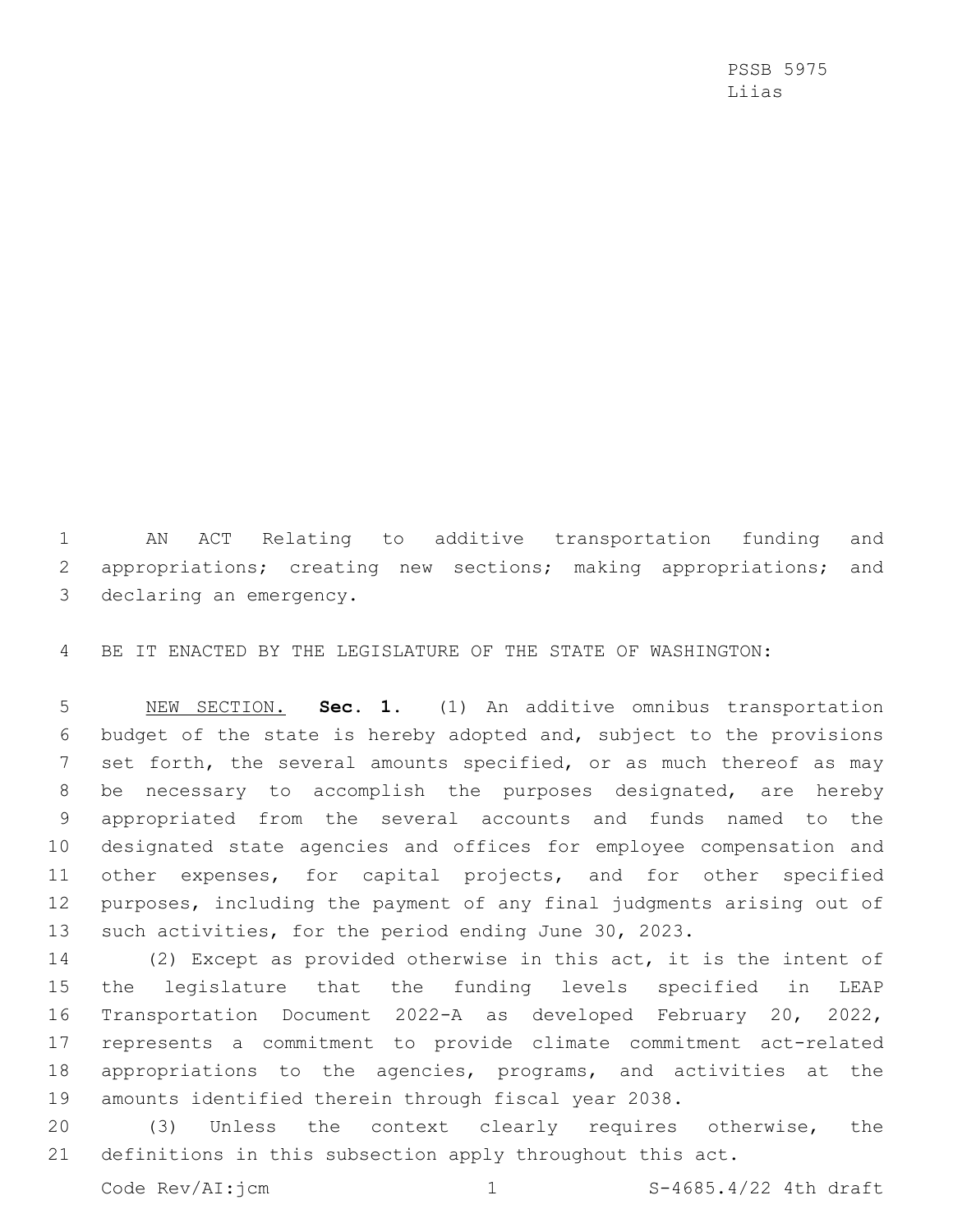(a) "Fiscal year 2022" or "FY 2022" means the fiscal year ending 2 June 30, 2022.

 (b) "Fiscal year 2023" or "FY 2023" means the fiscal year ending June 30, 2023.4

(c) "FTE" means full-time equivalent.5

 (d) "Lapse" or "revert" means the amount shall return to an 7 unappropriated status.

 (e) "Provided solely" means the specified amount may be spent only for the specified purpose. Unless otherwise specifically authorized in this act, any portion of an amount provided solely for a specified purpose that is not expended subject to the specified conditions and limitations to fulfill the specified purpose shall 13 lapse.

 (f) "Reappropriation" means appropriation and, unless the context clearly provides otherwise, is subject to the relevant conditions and 16 limitations applicable to appropriations.

 (g) "LEAP" means the legislative evaluation and accountability 18 program committee.

### **2021-2023 FISCAL BIENNIUM**

## **TRANSPORTATION AGENCIES—OPERATING**

# NEW SECTION. **Sec. 201. FOR THE DEPARTMENT OF TRANSPORTATION— PUBLIC TRANSPORTATION—PROGRAM V**

 Climate Transit Programs Account—State Appropriation . . \$54,260,000 The appropriations in this section are subject to the following 25 conditions and limitations:

 (1) Except as otherwise provided in this section, \$4,680,000 of the climate transit programs account—state appropriation is provided solely for the projects and activities as listed in LEAP Transportation Document 2022 NL-3 as developed February 20, 2022. From the LEAP Transportation Document 2022 NL-3 as developed February 20, 2022, the department shall submit a ranked project list in three tiers to the transportation committees of the legislature and the office of financial management by December 1, 2022, based on community impacts of projects relating to the following minimum criteria:35

 (a) Direct benefit to overburdened communities as defined in RCW 70A.02.010 to mean a geographic area where vulnerable populations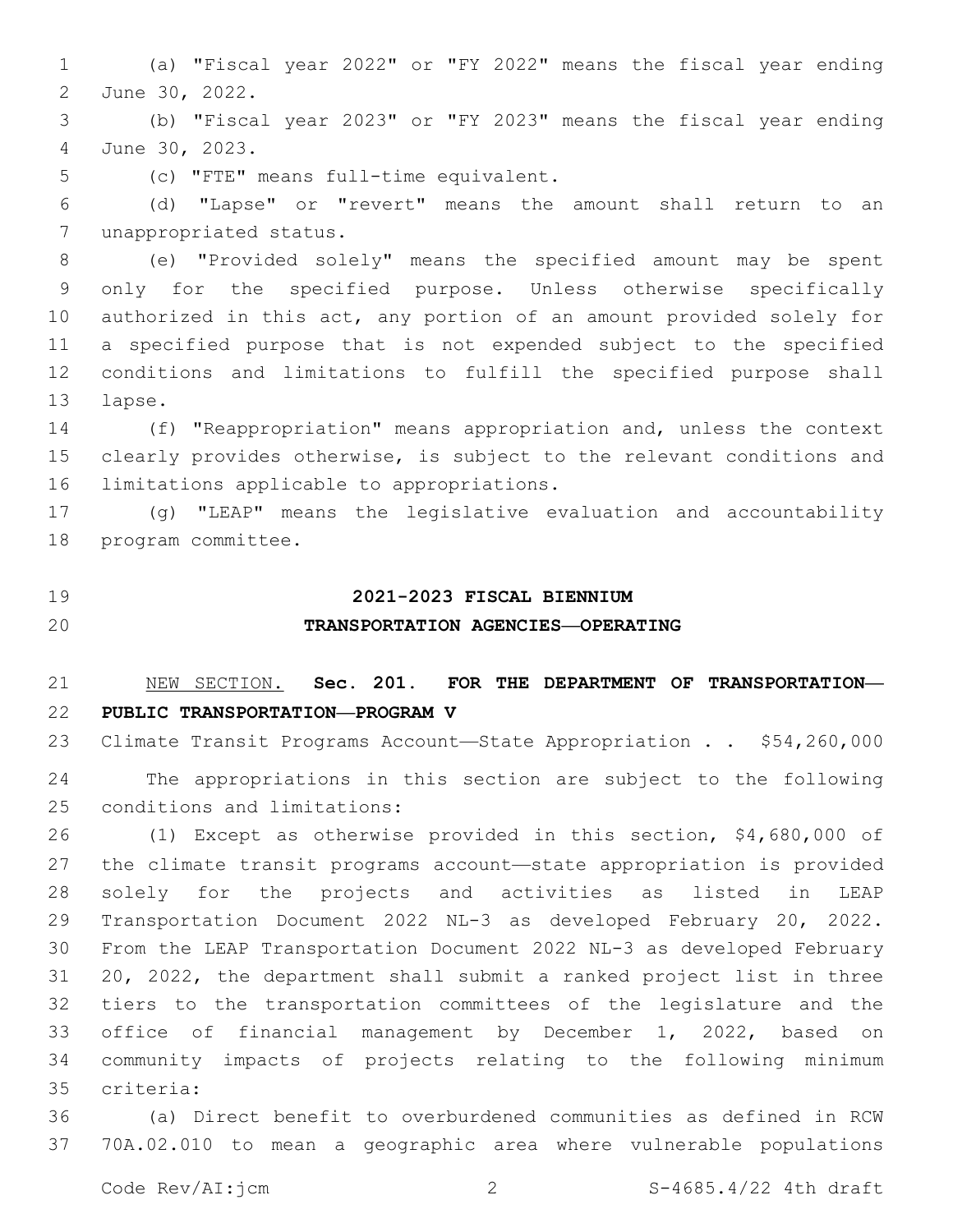face combined, multiple environmental harms and health impacts, and includes, but is not limited to, highly impacted communities as 3 defined in RCW 19.405.020;

 (b) Direct benefit to vulnerable populations as defined in RCW 70A.02.010 to mean population groups that are more likely to be at higher risk for poor health outcomes in response to environmental harms, due to adverse socioeconomic factors, such as unemployment, high housing and transportation costs relative to income, limited access to nutritious food and adequate health care, linguistic isolation, and other factors that negatively affect health outcomes 11 and increase vulnerability to the effects of environmental harms; and sensitivity factors, such as low birth weight and higher rates of hospitalization. Vulnerable populations include, but are not limited to: Racial or ethnic minorities; low-income populations; populations disproportionately impacted by environmental harms; and populations 16 of workers experiencing environmental harms;

 (c) Proportion of local household incomes at or below 200 percent 18 of the federal poverty level;

(d) Proportion of population with disabilities;

 (e) Burden of environmental health disparities, such as those indicated by the diesel pollution burden portion of the Washington environmental health disparities map developed by the department of 23 health, or other similar indicators;

 (f) Location on or adjacent to tribal lands or locations 25 providing essential services to tribal members.

 (2) \$14,120,000 of the climate transit programs account—state appropriation is provided solely for newly selected special needs 28 grants.

 (3) \$29,750,000 of the climate transit programs account—state appropriation is provided solely for transit support grants.

 (4) \$4,710,000 of the climate transit programs account—state appropriation is provided solely for newly selected green 33 transportation grants.

 (5) \$1,000,000 of the climate transit programs account—state appropriation is provided solely for newly selected transit coordination grants. The department shall give priority to grant proposals that promote the formation of joint partnerships between transit agencies or merge service delivery across entities.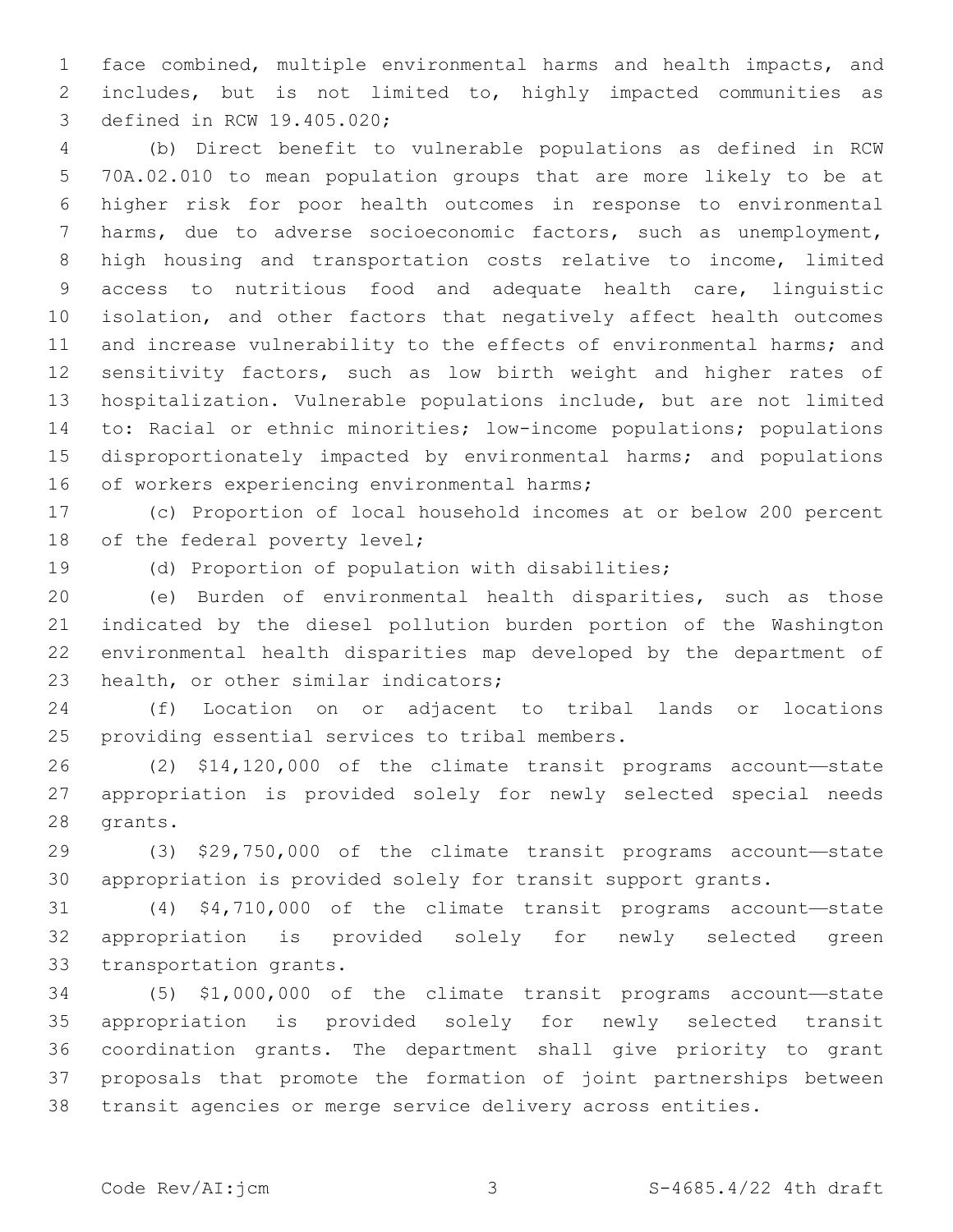#### **TRANSPORTATION AGENCIES—CAPITAL**

| 2  | NEW SECTION. Sec. 301. FOR THE TRANSPORTATION IMPROVEMENT BOARD      |
|----|----------------------------------------------------------------------|
| 3  | Climate Active Transportation Account-State                          |
| 4  | \$3,000,000                                                          |
| 5  | The appropriations in this section are subject to the following      |
| 6  | conditions and limitations: The entire climate active transportation |
| 7  | account-state appropriation is provided solely for newly selected    |
| 8  | complete streets grants.                                             |
|    |                                                                      |
| 9  | NEW SECTION. Sec. 302. FOR THE DEPARTMENT OF TRANSPORTATION-         |
| 10 | RAIL-PROGRAM Y-CAPITAL                                               |
| 11 | Carbon Emissions Reduction Account-State                             |
| 12 |                                                                      |
| 13 | The appropriation in this section is subject to the following        |
| 14 | conditions and limitations: \$50,000,000 of the carbon emissions     |
| 15 | reduction account-state appropriation is provided solely for state   |
| 16 | match contributions to support the department's application for      |
| 17 | pending federal grant opportunities. These funds are to remain in    |
| 18 | unallotted status and are available only upon receipt of federal     |
| 19 | funds.                                                               |
|    |                                                                      |

# NEW SECTION. **Sec. 303. FOR THE DEPARTMENT OF TRANSPORTATION— LOCAL PROGRAMS—PROGRAM Z—CAPITAL**

22 Climate Active Transportation Account-State

23 Appropriation . . . . . . . . . . . . . . . . . . \$19,360,000

 The appropriations in this section are subject to the following 25 conditions and limitations:

 (1) Except as otherwise provided in this section, \$6,890,000 of the climate active transportation account—state appropriation is provided solely for newly selected pedestrian and bicycle safety program projects as listed in LEAP Transportation Document 2022 NL-2 as developed February 20, 2022. From the LEAP Transportation Document 2022 NL-2 as developed February 20, 2022, the department shall submit a ranked project list in three tiers to the transportation committees of the legislature and the office of financial management by December 1, 2022, based on community impacts of projects relating to the 35 following minimum criteria: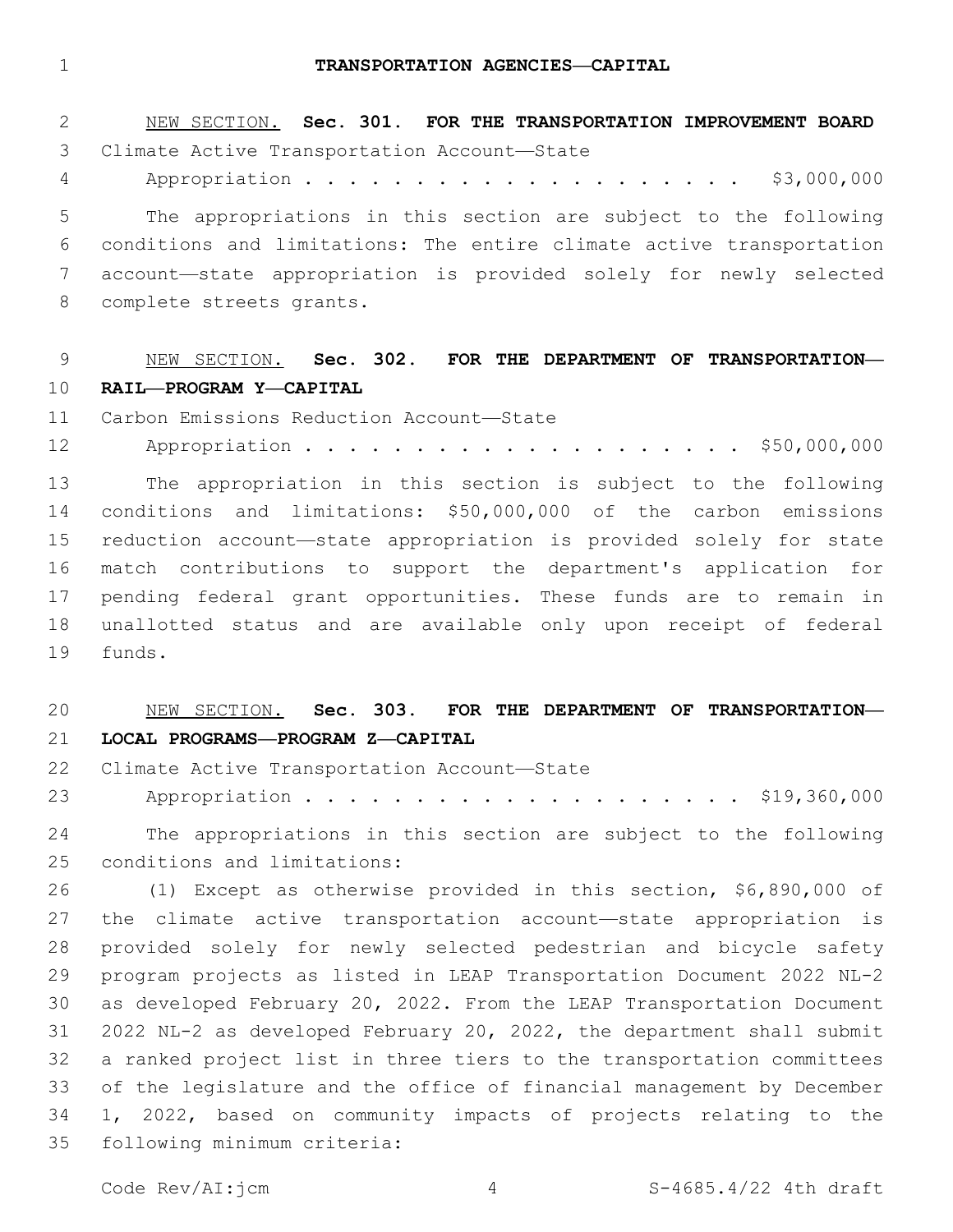(a) Direct benefit to overburdened communities as defined in RCW 70A.02.010 to mean a geographic area where vulnerable populations face combined, multiple environmental harms and health impacts, and includes, but is not limited to, highly impacted communities as 5 defined in RCW 19.405.020;

 (b) Direct benefit to vulnerable populations as defined in RCW 70A.02.010 to mean population groups that are more likely to be at higher risk for poor health outcomes in response to environmental harms, due to adverse socioeconomic factors, such as unemployment, high housing and transportation costs relative to income, limited access to nutritious food and adequate health care, linguistic isolation, and other factors that negatively affect health outcomes 13 and increase vulnerability to the effects of environmental harms; and sensitivity factors, such as low birth weight and higher rates of hospitalization. Vulnerable populations include, but are not limited to: Racial or ethnic minorities; low-income populations; populations disproportionately impacted by environmental harms; and populations 18 of workers experiencing environmental harms;

 (c) Proportion of local household incomes at or below 200 percent 20 of the federal poverty level;

(d) Proportion of population with disabilities;

 (e) Burden of environmental health disparities, such as those indicated by the diesel pollution burden portion of the Washington environmental health disparities map developed by the department of 25 health, or other similar indicators;

 (f) Location on or adjacent to tribal lands or locations 27 providing essential services to tribal members.

 (2) \$6,830,000 of the climate active transportation account—state appropriation is provided solely for newly selected safe routes to 30 school grants.

 (3) \$5,640,000 of the climate active transportation account—state appropriation is provided solely for newly selected pedestrian and 33 bicycle grants.

 (4)(a) It is the intent of the legislature, over the first 5 years of the move ahead WA program, that \$50,000,000 will be provided to the Seattle department of transportation (SDOT) to implement Aurora Avenue North Safety Improvements (L4000154). Under this program, SDOT will be required to implement strategic transportation investments for the Aurora Ave N Corridor from N 90th St to N 105th St that ensure slow vehicle speeds, walkability, multimodal mobility, Code Rev/AI: $\frac{1}{1}$ cm 5  $\frac{5}{10}$  S-4685.4/22 4th draft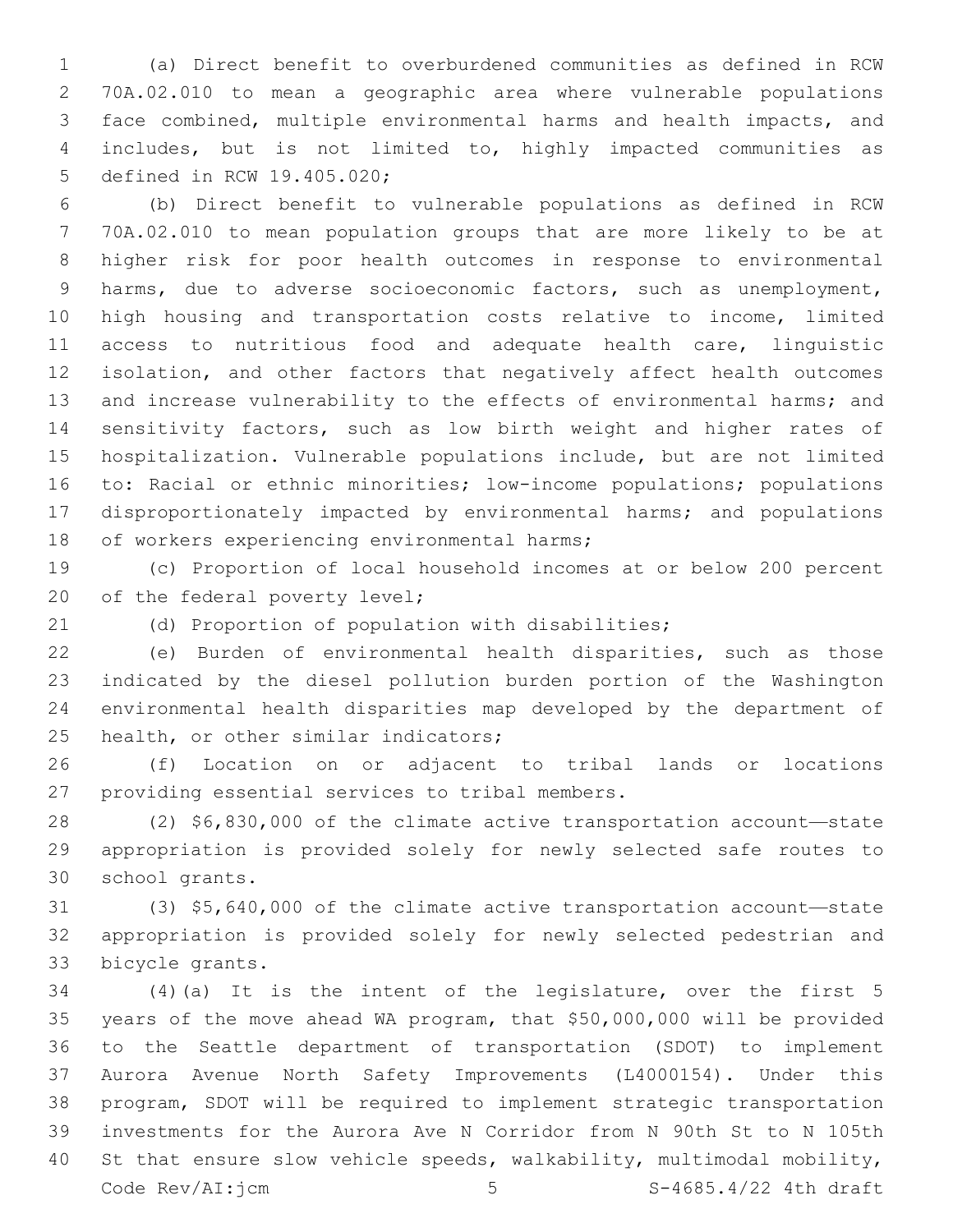safe routes to local schools, and safety for residents, which will demonstrate the benefits of similar transportation investments for other locations along Aurora Avenue and elsewhere. SDOT must convene a neighborhood oversight board consisting of residents of communities of the Aurora Ave N Corridor to prioritize investments and monitor project implementation. The oversight board should be composed of an equitable representation of local communities along the Aurora Ave N Corridor, including residents with disabilities. SDOT will ensure that the oversight board is consulted on a bimonthly basis during the 10 prioritization process.

 (b) The legislature intends, upon completion of the State Route 99/Aurora Avenue North Planning Study, that projects recommended in the study will be funded by this program. A specific focus must be on access management to consolidate driveways and improve safety for vulnerable users. This work must also include installation of full curb and sidewalks to improve safety, mobility, transit ridership, 17 equity, and work towards the goals set forth in vision zero, target zero, and the Washington state active transportation plan. SDOT must ensure the design and implementation of an accessible sidewalk network to support users with mobility limitations, convenient and accessible transit stops, all-ages-and-abilities bicycle facilities, and safe pedestrian-activated crosswalks that put safety over speed, balances the needs of different modes, reduces the level of traffic stress experienced by pedestrians and cyclists, connects to existing bicycle and transit networks, creates safe walking and bicycling routes to local schools including crosswalks, improves human and environmental health, and supports the surrounding neighborhoods. SDOT must coordinate with the Washington state department of transportation and King county metro in implementing the investments. SDOT must ensure that funds are maximized by limiting the percentage for planning, predesign, design, permitting, and environmental review 32 to ten percent of the total cost of each project.

 (c) The legislature intends that all Aurora Avenue North Safety Improvement projects funded in this program be completed by December 35 31, 2029, and that no funds may be expended for this purpose after 36 this date.

 (5) It is the intent of the legislature that \$14,000,000 will be provided for the Guemes Ferry Boat Replacement Project (L4000124).

### **TRANSFERS AND DISTRIBUTIONS**

Code Rev/AI:jcm 6 6 S-4685.4/22 4th draft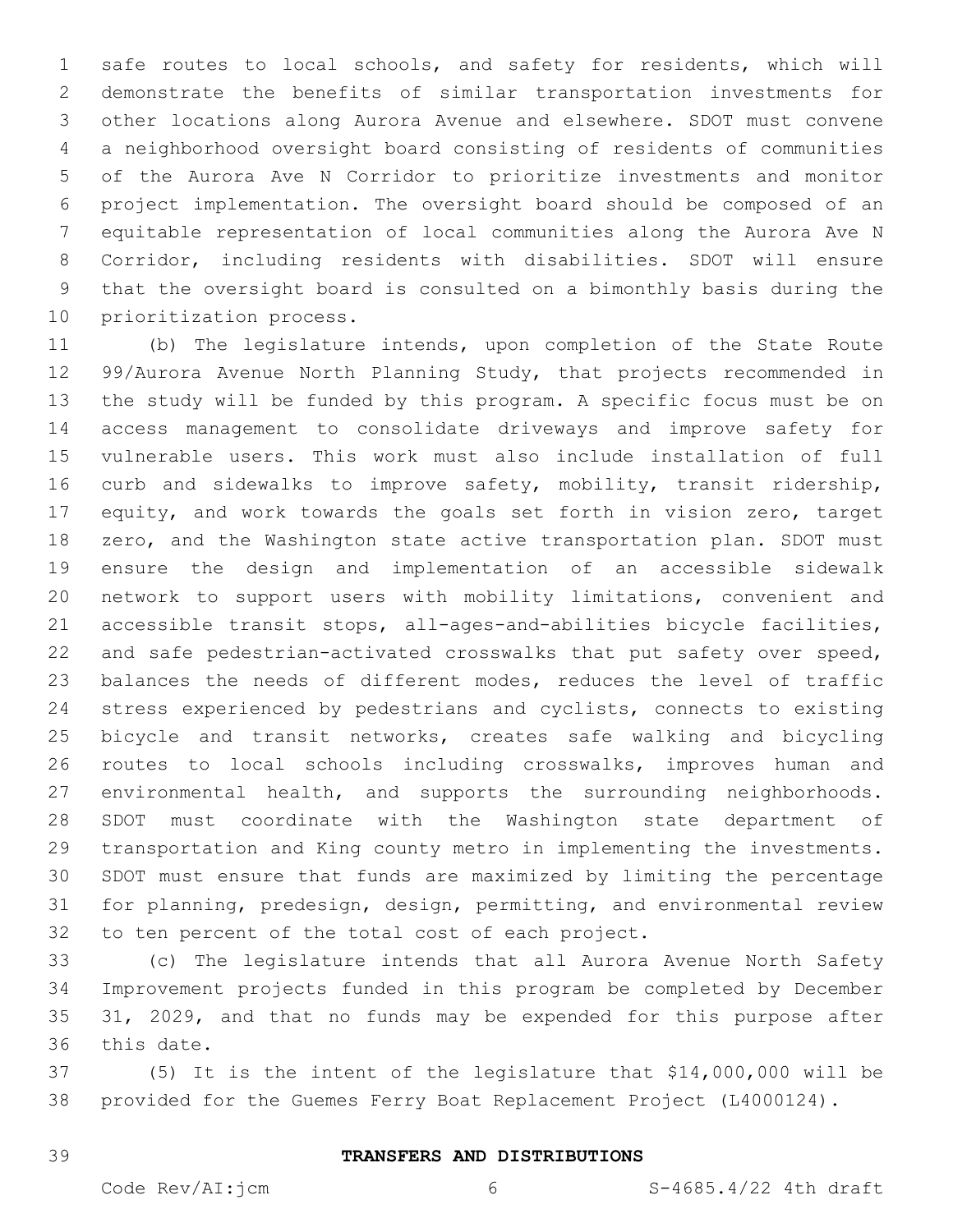NEW SECTION. **Sec. 401. FOR THE STATE TREASURER—ADMINISTRATIVE TRANSFERS** (1)(a) Multimodal Transportation Account—State Appropriation: For transfer to the Carbon Emissions Reduction4 Account—State. . . . . . . . . . . . . . . . . . . . . . \$127,000,000 (b) It is the intent of the legislature that this transfer is temporary, for the purpose of ensuring a positive account balance for the remainder of the 2021-2023 biennium. An equivalent reimbursing 9 transfer is to occur in 2023-2025. (2) Carbon Emissions Reduction Account—State Appropriation: 11 For transfer to the Climate Active Transportation Account—State. . . . . . . . . . . . . . . . . . . . . . \$22,360,000 (3) Carbon Emissions Reduction Account—State Appropriation: 14 For transfer to the Climate Transit Programs Account—State. . . . . . . . . . . . . . . . . . . . . . \$54,260,000 (4)(a) Carbon Emissions Reduction Account—State Appropriation: 17 For transfer to the Puget Sound Ferry Operations Account—State. . . . . . . . . . . . . . . . . . . . . . . . \$600,000 (b) The amount transferred in this subsection represents an estimate of fare replacement revenue to account for the implementation of 18 and under fare-free policies.

## **MISCELLANEOUS**

 NEW SECTION. **Sec. 501.** If any provision of this act or its application to any person or circumstance is held invalid, the remainder of the act or the application of the provision to other persons or circumstances is not affected.

 NEW SECTION. **Sec. 502.** This act is necessary for the immediate 28 preservation of the public peace, health, or safety, or support of the state government and its existing public institutions, and takes effect immediately.

(End of Bill)